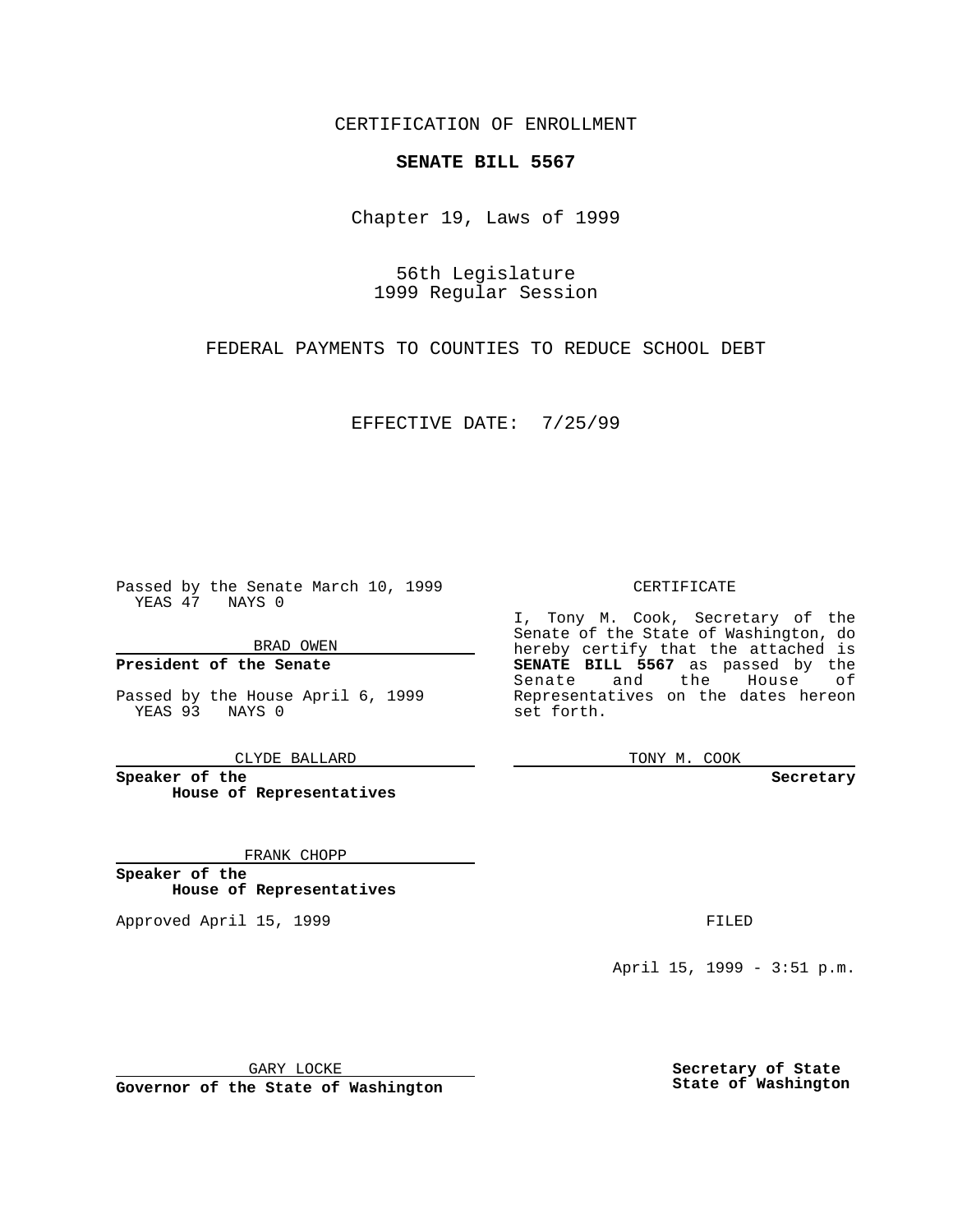## **SENATE BILL 5567** \_\_\_\_\_\_\_\_\_\_\_\_\_\_\_\_\_\_\_\_\_\_\_\_\_\_\_\_\_\_\_\_\_\_\_\_\_\_\_\_\_\_\_\_\_\_\_

\_\_\_\_\_\_\_\_\_\_\_\_\_\_\_\_\_\_\_\_\_\_\_\_\_\_\_\_\_\_\_\_\_\_\_\_\_\_\_\_\_\_\_\_\_\_\_

Passed Legislature - 1999 Regular Session

## **State of Washington 56th Legislature 1999 Regular Session**

**By** Senators Hale and Snyder

Read first time 01/28/1999. Referred to Committee on State & Local Government.

 AN ACT Relating to federal payments used to reduce the outstanding debt of school districts within counties; and adding a new section to chapter 36.01 RCW.

BE IT ENACTED BY THE LEGISLATURE OF THE STATE OF WASHINGTON:

 NEW SECTION. **Sec. 1.** A new section is added to chapter 36.01 RCW to read as follows:

 The county legislative authority of any county that receives payment in lieu of taxes and payment equal to tax funds from the United States department of energy under section 168 of the federal atomic energy act of 1954 and nuclear waste policy act of 1982 and that has an agreed settlement or a joint stipulation dated before January 1, 1998, which agreed settlement or joint stipulation includes funds designated for state schools, may direct the county treasurer to distribute those designated funds to reduce the outstanding debt of the school districts within the county. Any such funds shall be divided among the school districts based upon the same percentages that each district's current assessed valuation is of the total assessed value for all eligible school districts if the district has outstanding debt that equals or exceeds the amount of its distribution. If the district does not have